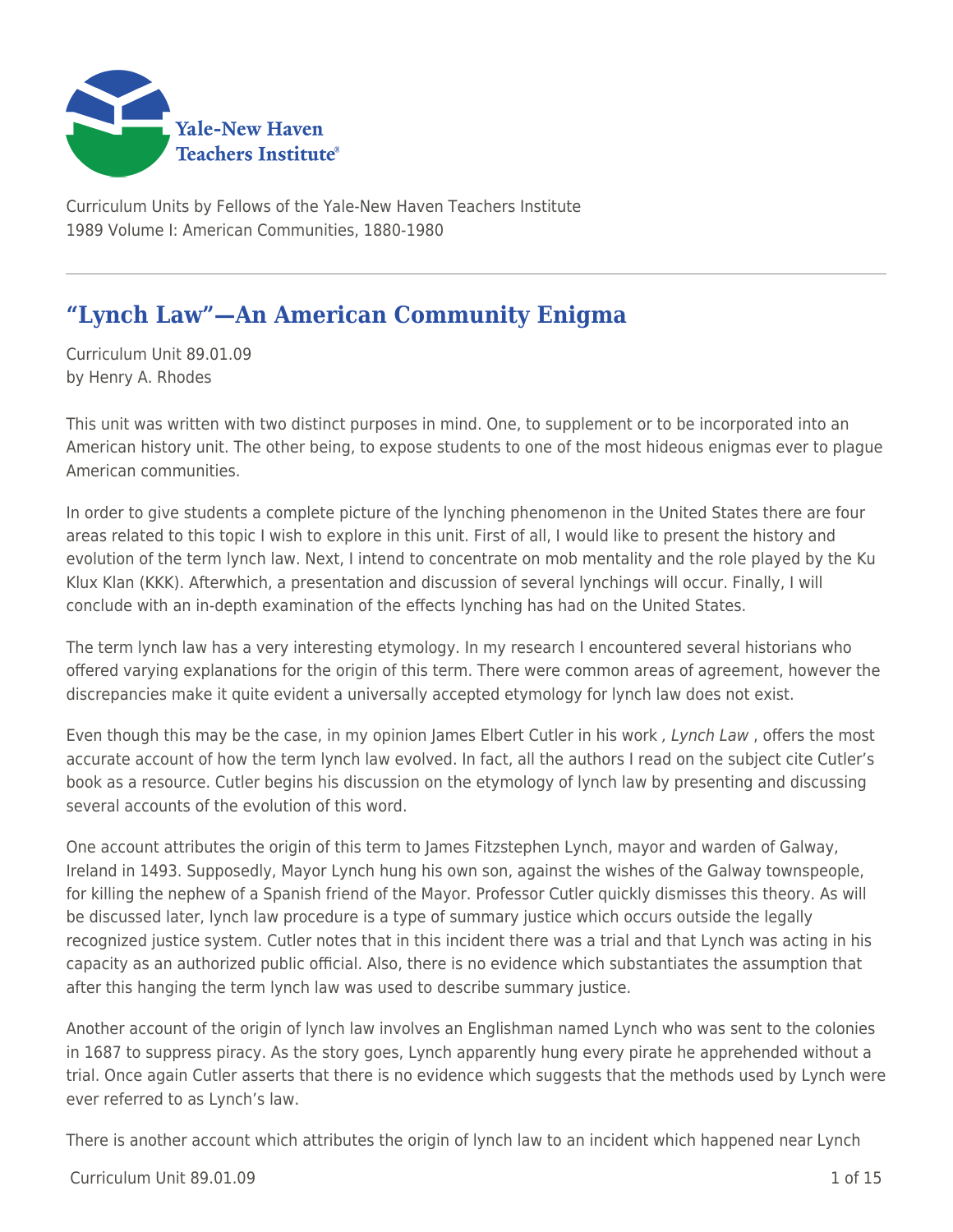Creek in Franklin County, North Carolina about 1778. In this incident Major Beard, a Tory, was hung by a group of patriots led by Major John H. Drake of South Carolina. Major Drake fearing that a group of Tories would rescue Beard before he took him to the headquarters of Colonel Seawell, hung him near Lynch Creek. A saying developed in Franklin County as result of Beard's death for people who committed serious offenses, it was 'he ought to be taken to Lynch Creek.' (Cutler, p.18)

Reference is made to this saying in John H. Wheeler's "History of North Carolina" when Wheeler gives an account of the Beard hanging. Wheeler, however says nothing about there being a connection between what happened near Lynch Creek and the origin of the term lynch law. Cutler states that there is no supporting evidence besides the mentioning of this saying in Wheeler's book to suggest that lynch law owes its origins to the occurrence near Lynch Creek. It should also be noted that Beard was hung in accordance with the rules of war.

There are two versions concerning the origin of lynch law. I wish to refer to prior to discussing the story which Cutler attributes the origin of lynch law. The first version believes the phrase lynch law originated at Lynch Creek in South Carolina. In South Carolina around 1768 there existed a group known as 'Regulators'. The Regulators prime function was to maintain law and order. Lynch Creek was a common meeting place for this group from which they dispensed their summary justice. There was a need for such a group in rural communities where our court system had not established itself in our rapidly expanding young nation. The assertion is made that lynch law evolved from the meetings of these Regulators at Lynch Creek.

Cutler does not accept this version because he states that the Regulators have their origin in North Carolina in as early as 1766. At this time they were referred to as the 'Mob'. It was not until a meeting on April 4, 1768 that this group decided to change its name from 'Mob' to Regulators. Cutler goes on to state that the practice of regulating was started by Thomas Woodward, Joseph Kirkland, and Barnby Pope. Cutler emphasizes that the name given to the practices of this group was regulation and not lynch law. Even though this may be the case, in my opinion there is a strong tie between the practices of regulation and lynch law.

As the saying goes 'absolute power corrupts' and the Regulators were not an exception to this classic idiom. As a result, a group referred to as 'Moderators' was used to control the Regulators. There is movie that will be available on video cassette by the time this unit is published that I strongly recommend be shown as part of this unit. The movie, Young Guns , shows how a group of Regulators abused their power and subsequently become the hunted instead of the hunters. I think students will be amazed to learn that one of the Regulators in this movie was no other than the infamous 'Billy the Kid'.

The other version was published in the Niles Register for August 8, 1835. It contends that lynch law originated in Washington County, Pennsylvania. There was a poacher in the county who was given an ultimatum, leave the county within twenty-four hours of suffer the consequences. To say the least, the poacher refused to leave. Several neighbors got together and went to the poacher's home. One neighbor, named Lynch, was appointed judge. The poacher was tried and convicted. Lynch ordered that he receive three hundred lashes. If he still refused to leave, he would receive another three hundred lashes. The second set of lashes was not necessary, for the poacher left the county. Cutler states that nothing further is known of this farmer named Lynch and that this case was an isolated incident of summary justice.

Professor Cutler asserts that the practice of lynch law originated in Virginia during the latter part of the Revolutionary War. It referred to the type of justice that was dispensed by Charles Lynch of Virginia. Cutler states that people sometimes confuse Charles Lynch with his brother , John Lynch, who was responsible for founding Lynchburg, Virginia.

Curriculum Unit 89.01.09 2 of 15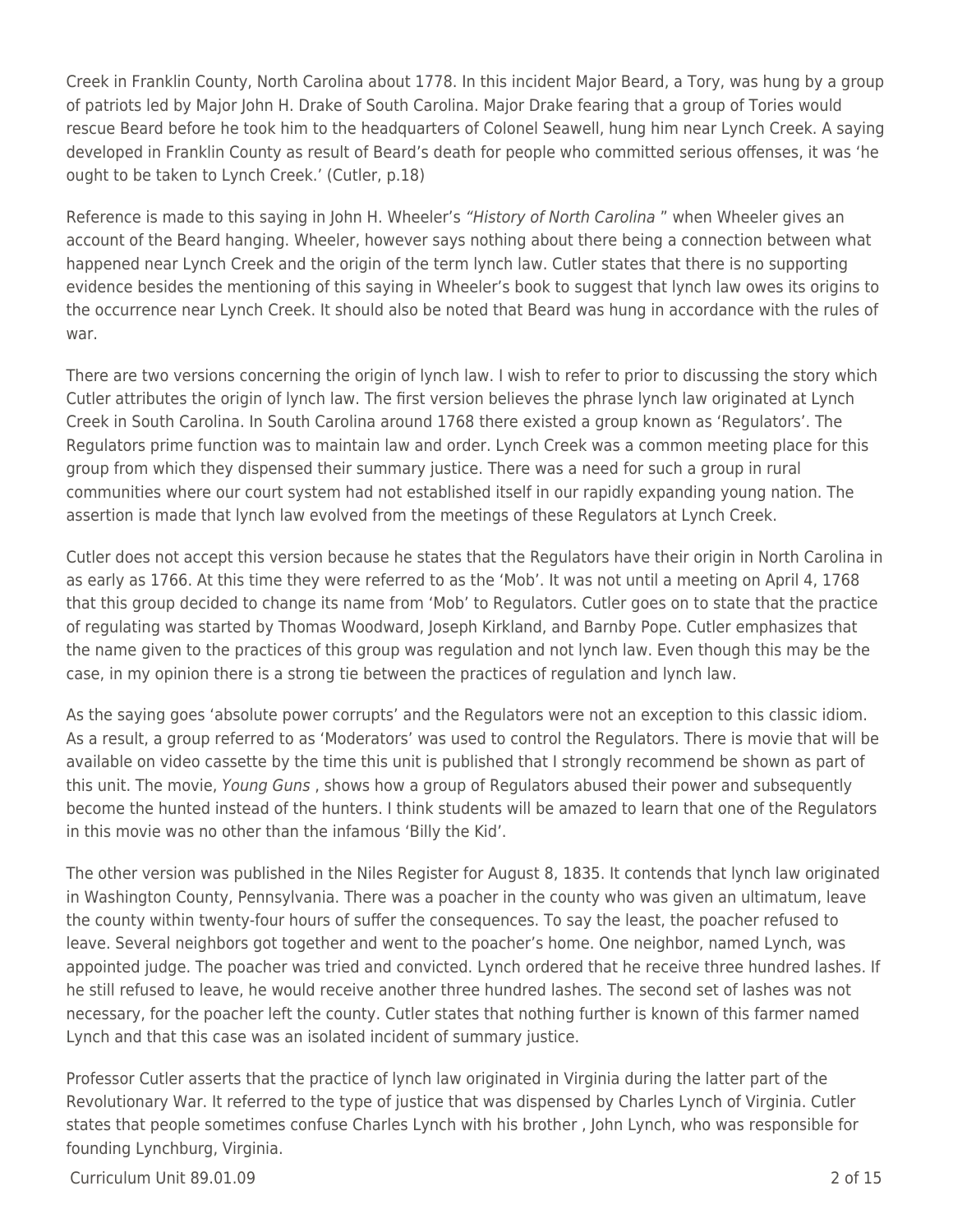Charles Lynch was born in 1736 at Chesnut Hill, his father's estate. Charles's mother, Sarah Lynch, was a Quaker. As a result, he became affiliated with the Society of Friends. Quakers, because of their religious beliefs shun holding public offices because they think it is wrong to make a solemn oath to anything or anyone other than God. When Charles Lynch was elected to the Virginia House of Burgess in 1767 he was disowned by his fellow Quakers. However, the Quaker teachings would still continue to influence and play a vital role in his life.

It was his Quaker's convictions and the fact he was needed on his farm that kept him out of active service during the early part of the War of Independence. Charles's loyalty was never questioned because he played a crucial role in recruiting and equipping troops from Virginia. As the war waged on Charles would find himself playing a more active role. In fact, on March 5, 1781 (Colonel) Lynch led a battalion of rifleman at the Battle of Guilford Court House.

During the war in Virginia it was a very difficult process taking criminals to the proper courts. At this time the county courts functioned as examining courts in criminal cases. Once the case was examined, it was bound over to the one single court for the final trial in Wiliamsburg, which was over two hundred miles from Lynchburg.

This process had two major drawbacks. One, it was near impossible to take both prisoner and witnesses necessary for conviction that great distance. Many witnesses could not afford to leave their farms, businesses, or homes to make a journey of this magnitude. Secondly, officers escorting their prisoners were subjected to attacks from outlaws in which they were forced to release heir prisoners. Or they themselves were captured by the British and in turn became prisoners.

It was due to these conditions that Lynch and some of his neighbors came together to formulate more expedient ways of dealing with the criminal element. It was determined that it was in the best interest of the community that they should take matters into their own hands. Charles Lynch was chosen to be the presiding justice while his neighbors, William Preston, Robert Adams, Jr., and James Calloway, served as associate justices.

The accused person was brought before the tribunal to face his accusers. The prisoners were allowed to bring witnesses in their defense. They were also afforded an opportunity to present any mitigating or extenuating circumstances if they existed. If the person was acquitted, he was freed with the apologies of the court. In some cases the vindicated person received reparations. If a guilty verdict was reached, the convicted person would receive thirty-nine lashes on his bare back, and if he then refused to shout 'Liberty Forever', he would be hung by his thumbs until he did.

Before concluding my discussion on the various accounts for the origin of lynch law, mention must be made concerning the Vehemic courts, Lydford law, and Halifax law. Lydford and Halifax laws were known as Cowper Justice and Jeddart or Jedburg justice in Scotland. Some historians have attributed the origin of lynch law to these European practices. Cutler makes a clear distinction between these practices and lynch law.

The Vehemic courts were established in Germany during the feudal period to curb the lawlessness and disregard of authority which existed in this country. Cutler states that lynch law in the United States has never been administered by an organization so perfect and extensive as that of Vehemic courts.(Cutler, p.5) Also, the Vehemic courts give no explanation for the institution of lynch law in America.

Edward Phillips in his 1678 fourth edition of 'The New World of Words or a General English Dictionary' defines

Curriculum Unit 89.01.09 3 of 15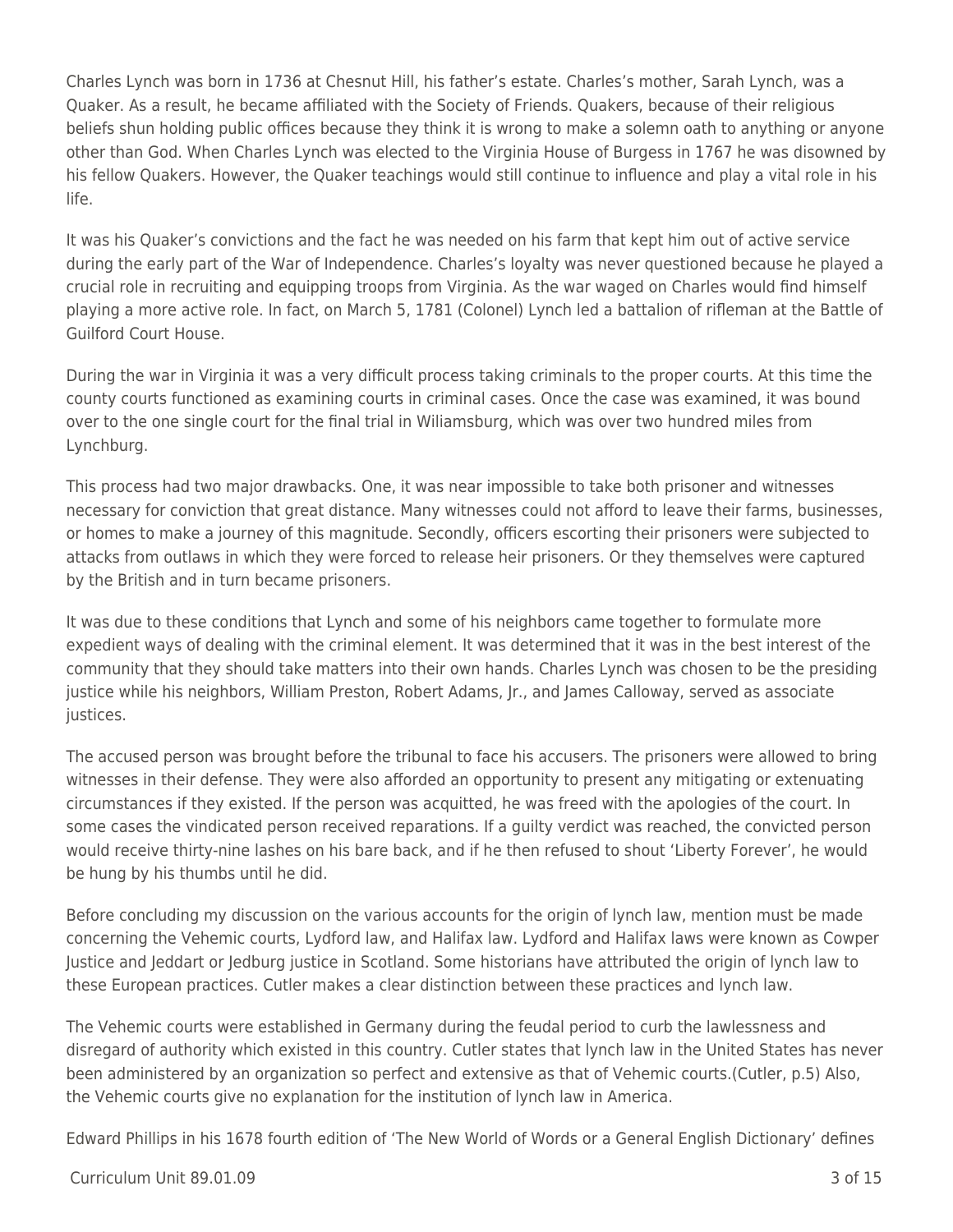Lydford law as the practice of first hanging a man, then trying him. Some people contend that Lydford law became a proverbial expression of summary justice. Cutler disagrees with this assumption. Professor Cutler holds to the point that Lydford law was confined to one section of England and never came into general use.

In another part of England was another type of summary justice known as Halifax law. With this type of justice there was a trial prior to the punishment. People, however were not given a proper chance to defend themselves and the punishment was irrevocable. Once again, this procedure was confined to one locality and did not come into general use.

It is my belief that one of the strongest challenges to Cutler's theory that lynch law originated in Virginia is when you examine the etymology of the word lynch. The word lynch has been traced to the Anglo-Saxon verb linch which means to beat severely with a pliable instrument or to chastise or to maltreat. Cutler questions the very existence of the verb linch. Cutler states that no such verb as linch or linge is found in Bosworth's Dictionary of the Anglo-Saxon Language or in Stratmann's Middle-English Dictionary. Murray's Oxford Dictionary (1903) gives the verb linch as a variant of linge, a word of obscure origin. Murray's Oxford Dictionary goes on to state that lynch was originally used in the United States. Thus, Cutler concludes that the origin of lynch law is not to be found in England but in America.

As an introductory activity for this section of the unit I plan on assigning a short research assignment in which students will be responsible for finding an account of how lynch law originated. Afterwhich, a discussion on the various explanations found will occur. Hopefully, the etymology presented earlier will be helpful in this discussion.

Students should be made to realize that lynch law was practiced in many areas of the United States during its early history. This practice was not referred to as lynch law until the mid-eighteenth century as a result of the actions of Charles Lynch of Virginia.

A final question should be posed to students before concluding this discussion in order to establish a link between the past and the present concerning this subject. Students should be asked if they have heard of any incidents of summary justice occurring nowadays.(This would make another excellent research project.)

The earliest reference to lynch law that is known at the present time is the one found in William Wirt's book, Sketches of the Life and Character of Patrick Henry, published in 1818. In his work, Wirt recants a statement made by Judge Roane in 1792. Judge Roane wrote that there were many suits in the year 1792 for inflicting lynch law. It should be noted that there were other terms used for summary or illegal punishment during the period 1780-1830. These included club law, mob law, and summary justice. The term used depended on one's locality.

Students can obtain a general idea of the history of lynch law by noting the definitions of the term that have appeared over the years. Here are a few entries.

1. Brande's Dictionary of Science, Literature, and Art(1842)—"Lynch law" the irregular and revengeful species of justice administered by the populace in some parts of the United States is said to have been so called from a Virginian farmer of the name of Lynch, who took the law into his hands on some occasion, by chasing a thief, tying him to a tree, and flogging him with his own hands.

2. Webster's Dictionary "University Edition" (1845)—"Lynch law"—the practice of punishing men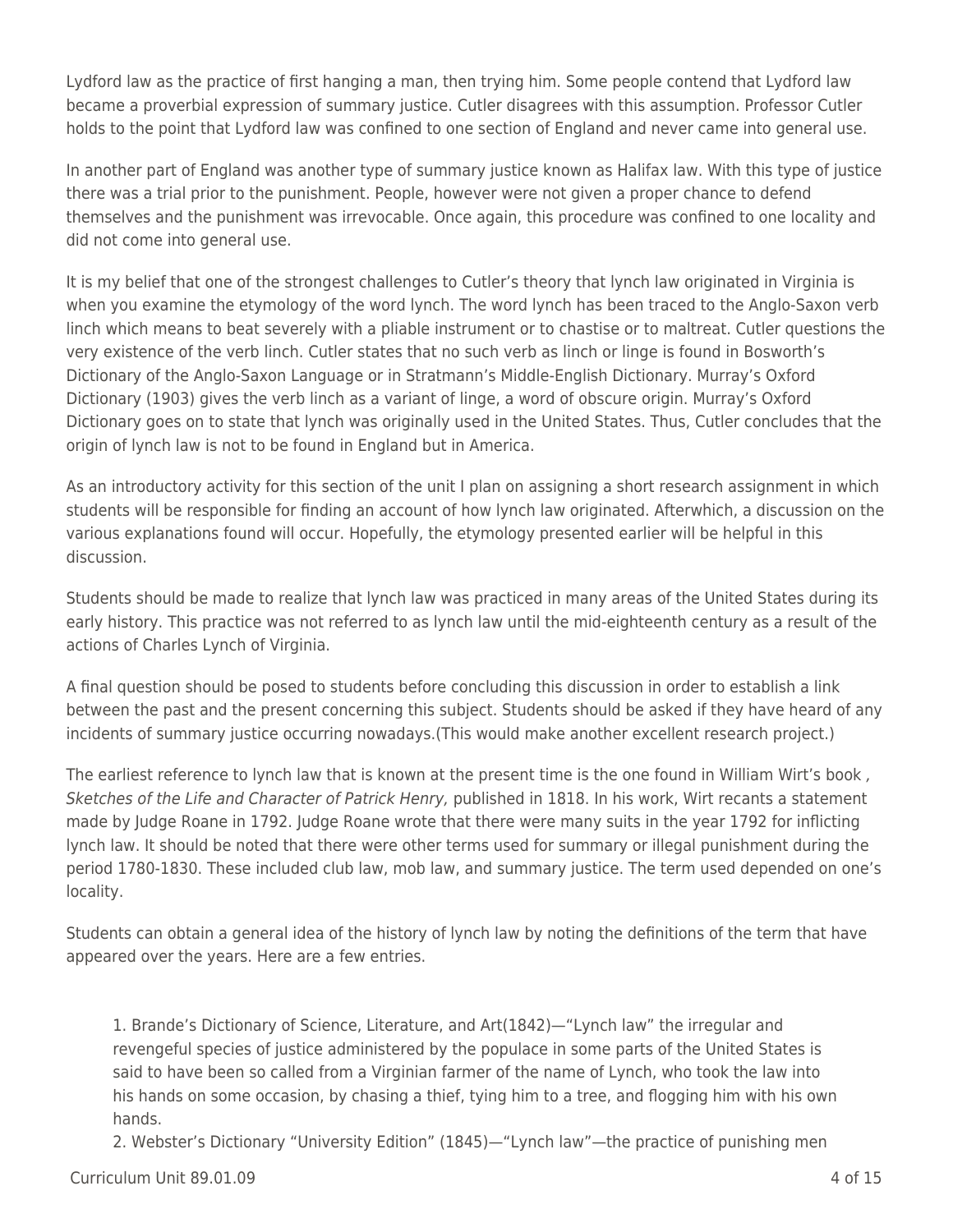for crimes by private unauthorized persons, without a legal trial. The verb lynch is defined as meaning to inflict punishment without forms of law, as by a mob.

3. Worcester's Dictionary (1846)—"Lynch law"—an irregular and revengeful species of justice, administered by the populace or a mob, without any legal authority or trial. For the verb lynch the following meaning is given, "to condemn and execute in obedience to the decree of a multitude or mob, without a legal trial, sometimes practiced in the new settlements in the southwest part of the United States.

4. Webster's Dictionary (1848)—"Lynch law"—the practice of punishing men for crimes or offenses by private, unauthorized persons without a legal trial. The term is said to be derived from a Virginia farmer, named Lynch, who thus took the law into his own hands.

5. The Progressive Dictionary of the English Language(edited by Samuel Fallows and published at Chicago in 1885)—"Lynch"—to punish without the forms of law; specifically to hang by mob law. 6. Webster's Dictionary (1893 edition)—"Lynch law"—the act or practice by private persons of inflicting punishment for crimes or offenses without due process of law. The verb lynch is defined as meaning to inflict punishment upon, especially death, with forms of law, as when a mob captures and hangs a suspected person.

7. Webster's New World Dictionary (Third College Edition, 1988)—"Lynch law"—the lawless practice of killing by lynching. The verb lynch is defined as meaning to murder(an accused person) by mob action and without lawful trial, as by hanging.

Two major differences exist between the definitions offered for lynch law in the 1840's, 1880's, and in recent years according to Cutler. One, in the more recent definitions the operation of lynch law is described as being much more harsh and severe. Also, doubt is expressed concerning the etymology of the term. Whereas, in the earlier definitions death is not mentioned as the usual punishment resulting from lynch law procedure. In addition, the American origin of the term is accepted without question in the earlier entries.

Cutler attributes the doubt expressed concerning the origin of lynch law in later definitions to the appearance of many stories claiming to account for the origin of the term. Also contributing to this doubt according to Cutler is the lack of careful investigation to determine the etymology of lynch law from historical resources.

The harshness and severity expressed in recent definitions can be traced to the fact that the punishment inflicted under the name of lynch law has become more severe over the years. This accounts for the reason why in recent times that the term lynching has become synonymous with the word hanging.

However, in earlier times the three common punishments associated with lynch law consisted of the following. They were: 1. being run out of town 2. being run out of town on a rail after being tarred and feathered 3. receiving lashes on one's bare back, the number being dependent upon the infraction.

In my opinion it is a modern-day misconception to associate lynching to just hanging. There are countless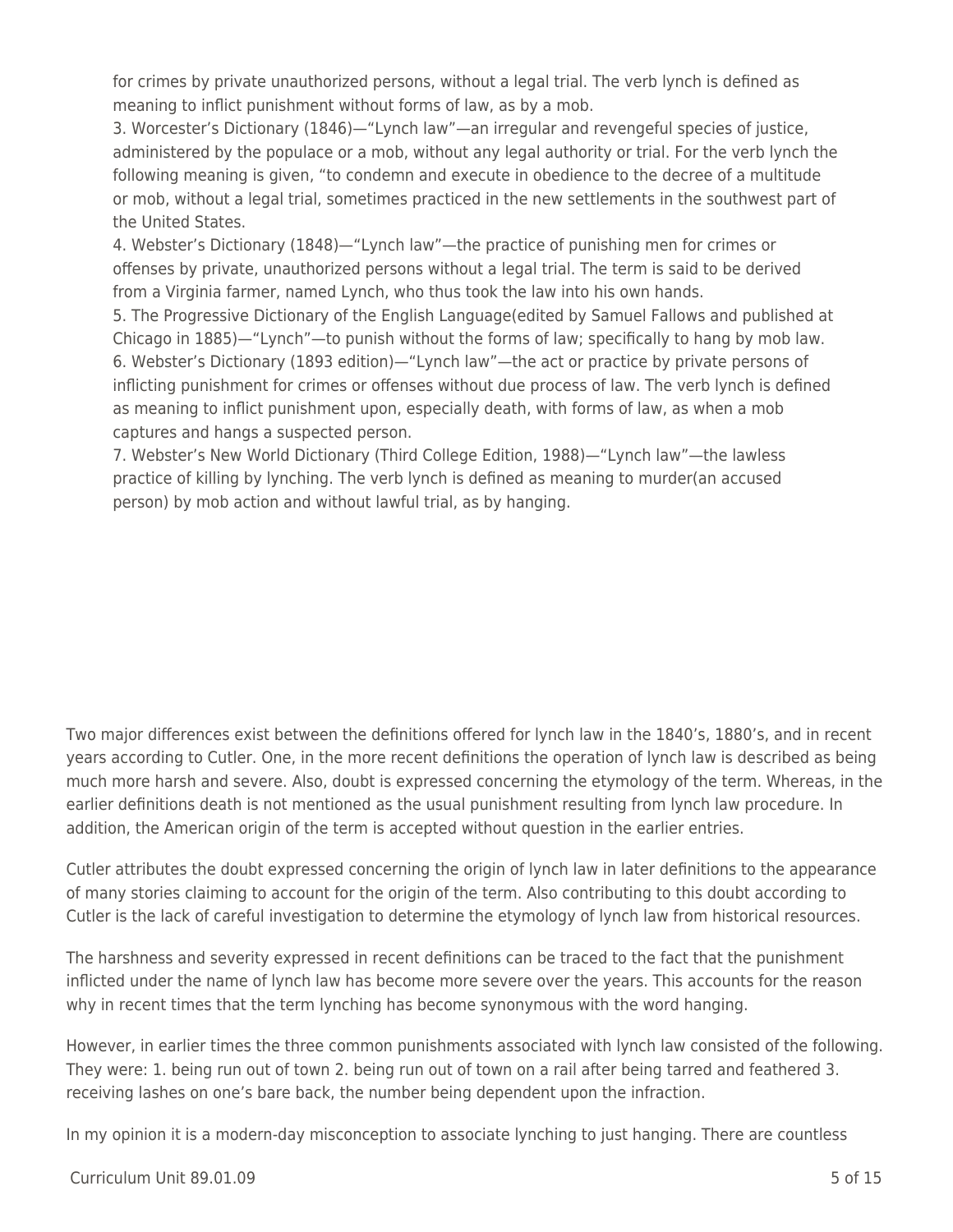incidents where people were burned at the stakes, drawn and quartered, or simply shot at the hands of an angry mob. These are all forms of lynching of which students need to be made aware. A primary example of this would be the deaths of three civil rights workers who were shot and killed and then buried in their car in Philadelphia, Mississippi in 1964.

Based on the lynching statistics available, it is quite evident that a majority of the lynching which occurred in the United States took place in the southern and western states. The statistics used in this unit were derived from a National Association for the Advancement of Colored People(NAACP) publication, Thirty Years of Lynching in the United States, 1889-1918. The NAACP compiled their statistics from two other sources in addition to its own recordings of lynchings in the United States. The other sources were the Chicago Tribune and the Tuskegee Institute. Bear in mind while reviewing this information that the totals are much higher. The reason for this being that many lynchings were not publicized and thus were not recorded. Also, the Chicago Tribune, the first to collect such data, did not begin to do so until 1885. The information is as follows.

PEOPLE LYNCHED, 1889-1918

WHITES —702

Men—691

Women—11

BLACKS —2,522

Men—2,472

Women—50

TOTAL —\*3,224

\*The total could go as high as 3,405 but 181 victims(43 Whites, 138 Blacks) were not included because of imperfections in available data. (NAACP, p.7)

DISTRIBUTION 1889-1918

North—219

South—2,834

West—156

LYNCHINGS-SOUTHERN STATE DISTRIBUTION, 1889-1918

1. Georgia—386

2. Mississippi—373

- 3. Texas—335
- 4. Louisiana—313

 $C$ urriculum Unit 89.01.09 6 of 15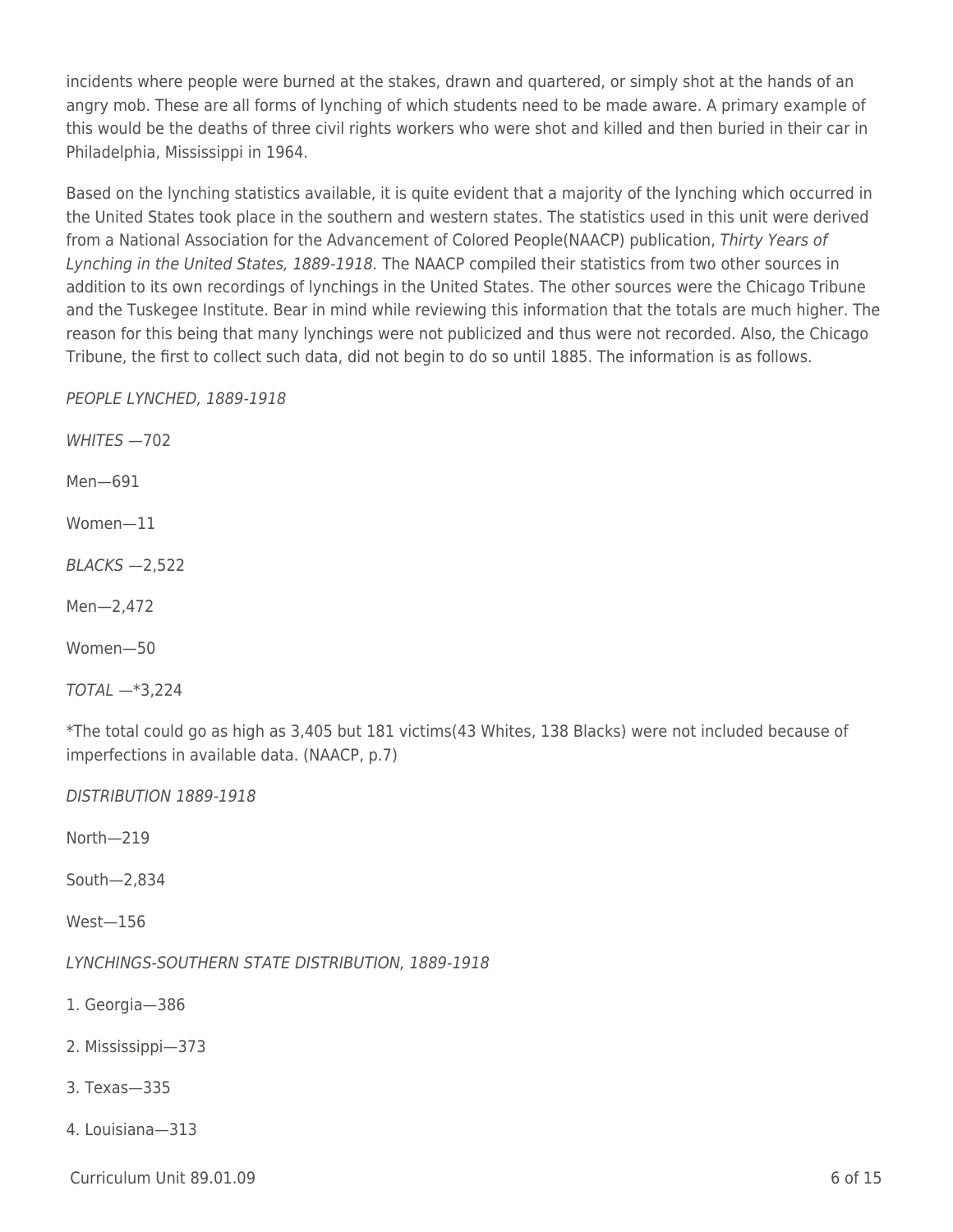5. Alabama—276

6. Arkansas—214

7. Tennessee—178

8. Florida—178

9. Kentucky—169 (NAACP, p.7)

NUMBER OF PERSON LYNCHED IN 5 YEAR PERIODS, 1889-1918

|           |      |     | 1889-93 1894-98 1899-03 1904-08 1909-13 1914-18 |     |     |
|-----------|------|-----|-------------------------------------------------|-----|-----|
| NORTH 66  | - 73 | 44  | <u>u</u>                                        | 15. |     |
| SOUTH 690 | 661  | 474 | 362                                             | 343 | 304 |
| WEST 76   | 34   | 24  | Q                                               | 4   |     |

These charts graphically illustrate and substantiates the premise that a majority of the lynchings that occurred in the United States took place in the southern and western states. Thus, in order to study the mob mentality associated with the execution of lynch law I have chosen to concentrate on the southern states of our country.

By no means am I trying to imply or insinuate that lynch law did not stretch its hideous neck above the Mason-Dixon line, for it did. But due to the great number of incidents of summary justice in southern communities and the wealth of material written about this enigma, the South is a logical place to study mob mentality. I strongly believe the studying of mob mentality in the South will provide the key to understanding why lynch law occurred elsewhere in our country.

Walter White in his book, Rope and Faggot, provides valuable insights into understanding southern mob mentality. White attributes the deep-seeded hatred of southern whites towards Afro-Americans to three misconceptions that were drilled into southern minds through the pulpits, press, home, schools, and on the streets. The misconceptions were: 1. Negroes are given to sex crimes 2. that only lynching can protect white women 3. that unmentionally horrible deeds can be prevented through the use of extreme brutality. Even though slave uprisings were few and far between, the savagery of the revolts like the one led by Nat Turner just served to heighten southern fears of the Negro and intensify their beliefs in the misconceptions previously mentioned.

Added to this is the belief that any white man, no matter how inept, criminal, or depraved, is infinitely superior to "the best Negro who ever lived".(White, p. 8) This conviction is illustrated in many movies depicting southern lifestyle. For example, in the Oscar winning film, "To Kill a Mockingbird", this sentiment is echoed throughout the film. Especially in the courtroom scene when the father of the alleged raped girl states, "Are you going to take the word of a Nigger over a white man?" It was evident that the black man, Tom, was innocent by a preponderance of the evidence presented, but he was still convicted. This has been known to happen in real life situations.(i.e. the Scottsboro Case) lt might be helpful to show "To Kill a Mockingbird" to illustrate two points to students. One, to show the racist attitude held by some southern whites. Two, to illustrate that all southern whites did not harbor these racial prejudices.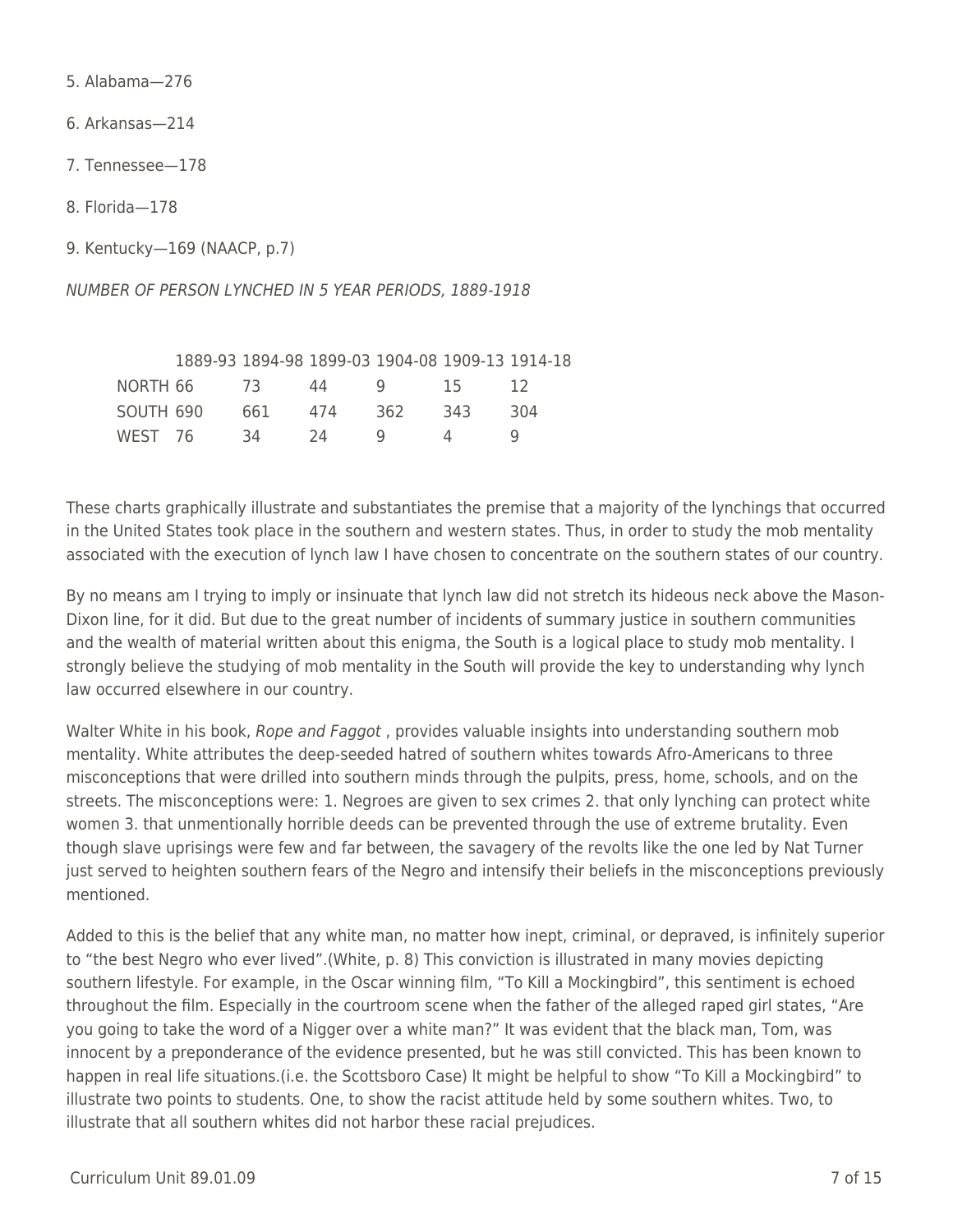This attitude was also communicated to me via my parents, who were Afro-Americans, born and raised in the South. They told me that no matter how much education I acquired that there will always be some whites that will always consider me a Nigger. This goes to illustrate the point that the racist message of inferiority was not only perceived by the American Negro, but it was also passed on to their children. I did not really believe what my parents had told me until I was called a Nigger a few years after I had graduated from college.

#### (table available in printed form)

Walter White contends that the unwillingness of some southerners to form new ideas concerning race relations in spite of how much sound evidence is offered to counter their racist beliefs helps to perpetuate racial tension. "The average southern boasts that no one knows the Negro as he does".(White, p.10) These southerners according to White classify Afro-Americans into three groups. They are: 1. happy-go lucky, improvident, shiftless 2. a habitual criminal of unrestrained appetites kept within bounds only by extreme brutality 3. the third type is humble, the 'befo de woh' type—the Negro who knew how to stay in his place. The question should be posed to these southerners, "If you know how to handle the American Negro so well, why was it necessary to lynch so many Negroes year after year?" Evidently, the methods used did little to deter the so-called wayward Negro.

White believes that there are two other factors which have created and perpetuated the psychology of the lyncher. First, lynchers are given the feeling that they will not be punished. This feeling was communicated by public officials in the court and law enforcement systems. For instance, while covering a trial in Alabama of several people accused of lynching two Negroes, several court officials freely admitted to White the guilt of the defendants, but accurately predicted early acquittals. One of the officials stated, "Nobody around here is ever going to vote for convicting a white man for killing a Nigger".(White, p.9)

Another contributing factor to the lynching psychology according to White is the human love of excitement. Seeing as most southerners lived such a drab life, lynching was seen as a form of entertainment. White quotes H. L. Mencken as saying lynching often takes the place of the merry-go-round, the theater, the symphony orchestra, and other diversions common to large communities.(White, p.9)

I tend to partially agree with the part of Mencken's statement that states that lynching was a form of entertainment for some southerners. However, his statement falls short in explaining why lynchings occurred in large southern metropolises with all the social and cultural amenities that were found in large Northern communities. I believe the answer lies in the fact that some southerners were simply sadistic as a result of them being raised in a society which held little regard for the Negro life. Thus, they truly enjoyed the barbaric acts done to the American Negro.

It did not help matters when some southerners started to observe the economic progress of the former slaves after the Civil War. White makes the assertion that it is little realized that lynching is much more an expression of southern fear of Negro economic progress than of Negro crime. Mencken supports this point of view in his statement "Ku Kluxry is the southern poor whites answer to the progress of the emerging Negro, once his equal and now threatening to become his superior." (White, p.11) This attitude gave more impetus to the notion that "Niggers" needed to be put in their place. If you examine ethnic group relations in the United States you will notice that where ethnic tensions have been exhibited, economic rivalry is found to be the basis for such dissension.

In Rope and Faggot White explores another crucial motive used by southern mobs as a justification for the use of lynch law procedure. That being, to avenge sex crimes against white women committed by the American Negro. As already stated, many southerners felt the former slaves had a propensity to commit sex crimes.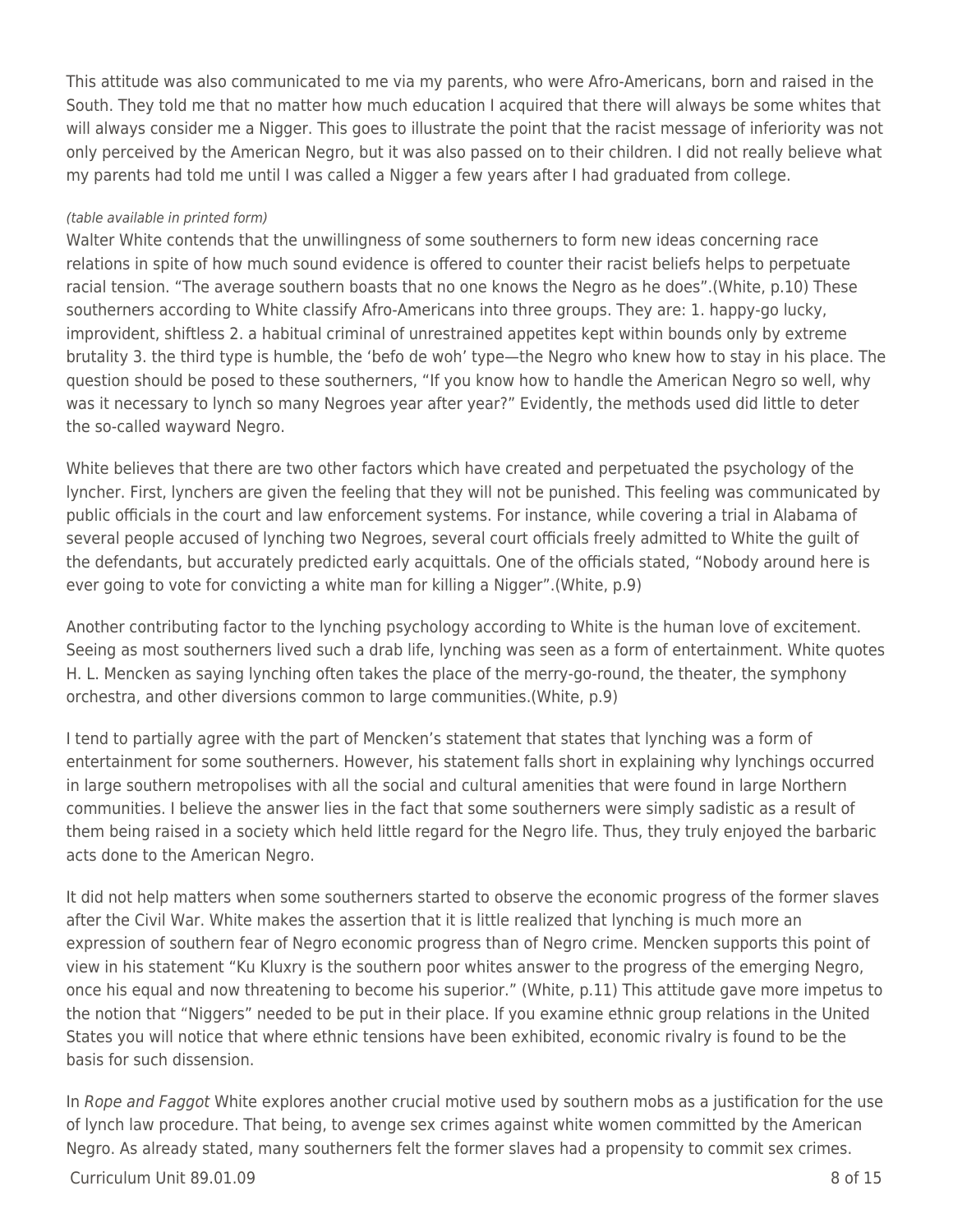White contends that southern whites were victims of their own conjuring. According to White, even though only a few Negroes, in relation to the total lynched, were accused of rape, a vast majority of whites in states where lynching were most frequently staged believed most mob murders were the result of sex crimes.

Walter White asserts that another cause of this sex obsession in the South was the southern women's proness to hysteria where Negroes were concerned. It is obvious these women bought into the notion that black men have an insatiable sexual craving for white women. This possibly led to innocent gestures being misinterpreted and blown out of proportion.

Another aspect of southern lifestyle needs to be discussed concerning this preoccupation with this sex issue. Which is the southern white man's sexual attitude toward black women. It was an acceptable practice by white southern men to degrade, use, and rape Negro women to satisfy their sexual needs. At the same time they felt it was their moral obligation to respect and uphold the virtue and honor of white women at all times. White believes that this dual standard leads to moral deterioration.

Dr. A. A. Brill, a distinguished psychiatrist, links the propensity of mob violence to abnormal sex instincts. Even though the number of lynching have decreased over the years, the brutality and the unbelievable torture of its victims has not lessen in its severity. Dr. A. A. Brill states, "The torture of modern lynching", he declares, "shows that it is an act of perversion only found in those suffering from extreme forms of sexual perversion." (White, p. 61)

It was the southern whites' economic and sexual fears of the Negro that the Ku Klux Klan(KKK) used to instigate acts of mob violence. The KKK also played on the fears of southerners concerning their perception of the violent nature of the American Negro. The KKK tried to portray itself as the instrument by which the South could protect itself from the savageness and ruthlessness of the former slave.

This sentiment is depicted in the 1915 film, "Birth of a Nation". If possible, I would recommend you showing this film to your class. I think your class will be surprised to know that there were no blacks acting in this movie. This film also attempts to show how the idea for the KKK originated.

Charles C. Alexander in his book , The Ku Klux Klan in the Southwest, states that historically there were three different Klan eras. The first Klan appeared during the Reconstruction Period. It was secretive, political, and violent in nature. It was preoccupied with nullifying the effects of the Radical Republican state and local governments in the South.

The second Klan, known as the Invisible Empire, Knights of the Ku Klux Klan, operated between the years 1915-1944. This Klan was also secretive and prone to violence. But unlike the Reconstruction Klan, this Klan was ultrapatriotic and nativistic according to Alexander.

Alexander asserts that the third Klan, in reality is composed of a multitude of anti-Negro societies. Because of their racist stance, they all seem to be referred to as the Klan by outside observers. Alexander does not state this, but it is not uncommon for each of these societies to have their own local name. In the movie, "Betrayal," the local racist group was known by the acronym ZOG.("Betrayal" is another good movie to view with your class.)

In an interview on the CNN program, Crossfire, the Grand Wizard of the KKK from Shelton, Connecticut confirmed this assertion by stating that there were over sixty different Klans across the United States. During the interview it became quite clear that some philosophical differences between these racist organizations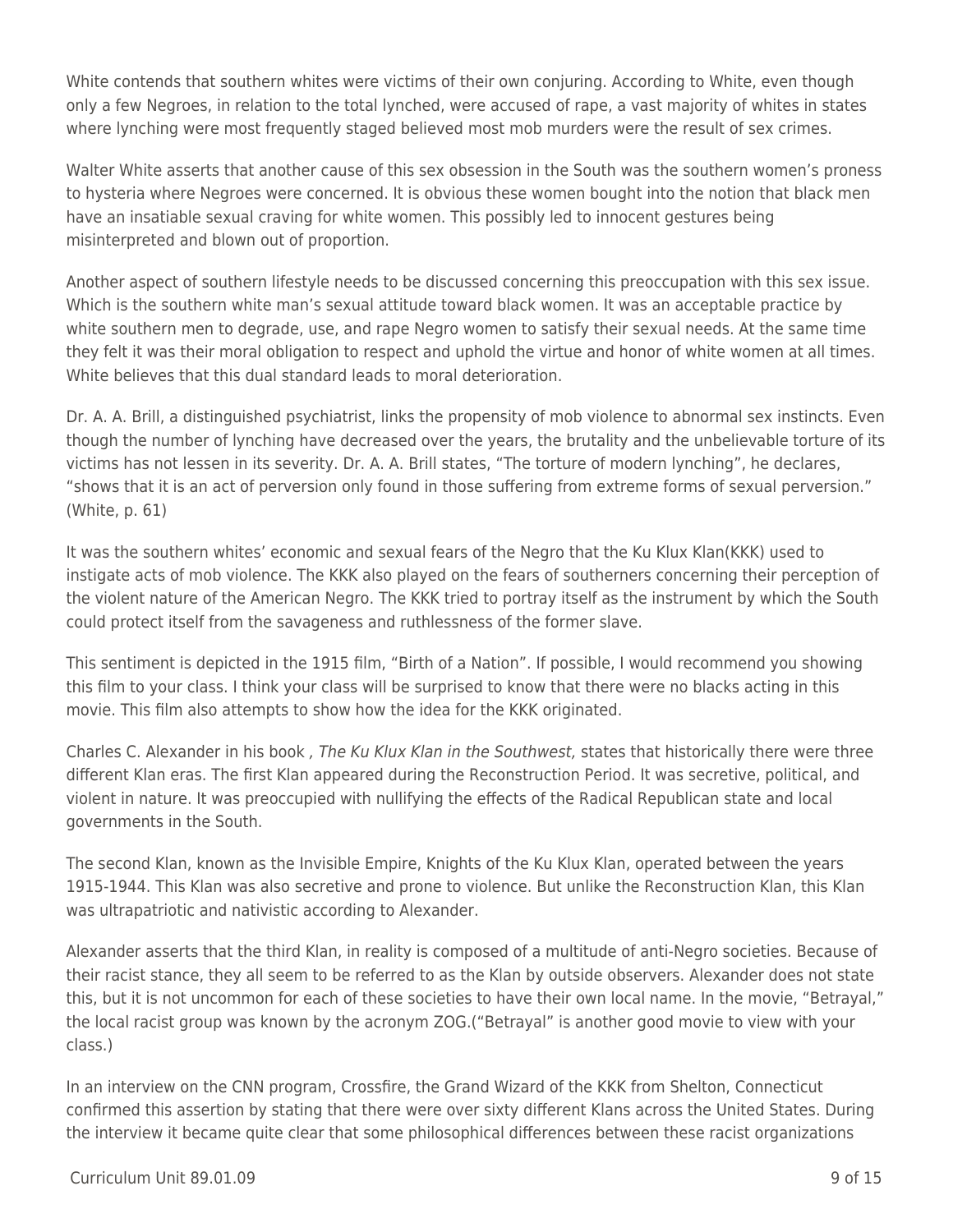existed. This Klan does not have as violent a track record as its predecessors. This is due to the fact that today's society will no longer tolerate the barbaric acts of lynch law.

Of all three Klan eras, the Klan was at its height during the years 1915-1944. On December 4, 1915 the state of Georgia granted a charter for a new fraternal order, The Invisible Empire, Knights of the Ku Klux Klan, Inc. It should be noted that Georgia led all southern states in lynchings from 1889-1918 with 386 lynchings. Although there were twelve men who signed the charter, William Joseph Simmons was the instigator of this organization.

W. J. Simmons was the son of a country physician. At eighteen he joined the army and fought in the Spanish-American War. Simmons was a minister in the Methodist Episcopal Church until he left in frustration because he failed to receive a large ministry. Afterwhich, he became a fraternal organizer.

Simmon's new organization, the KKK, suffered a major setback at the hands of his most trusted subordinates, Jonathan Frost, when he absconded with several thousand dollars of the KKK's funds. The Klan was able to rebound from this disaster with the help of Mrs. Elizabeth Taylor and Edward Young Clark of the Southern Publicity Association.

Taylor and Clark used 1100 solicitors called Kleagles to recruit new members for the Klan. By October, 1921 the Klan had collected 1.5 million dollars from the sale of robes, ritual equipment and Klan paraphernalia. The Kleagles were not inspired by their love of the Klan but the percentage they received from all the money they collected.

Alexander suggests that there were three events which aided in getting the Klan before the people. They were: 1. The burning of gins and cotton bales somehow was attributed to the Klan in the fall of 1920 by the press. The ironic thing about this is that some property-minded Klansmen worked as guards to prevent such occurrences. 2. The New York World in an attempt to expose the evils of the Klan and its backwardness became an unwitting promoter of the Klan by introducing it to receptive Americans who had never heard of the Klan. 3. During the 1920's the Rules Committee began a series of hearings on the Klan which resulted in more publicity and members for the Klan.

As the press inadvertently helped increase the Klan membership between 1915-1944, it would ultimately be responsible for its demise. The press coverage of Klan atrocities was to serve as the coup de grace for the Invisible Empire. There are two lynchings that I wish to discuss at this present time. It may be true that there was never any hard evidence to connect the Klan with these lynching, but you can rest assured that the burning cross fans were not absent from these grotesque proceedings.

The first lynching I wish to discuss is that of Claude Neal in Marianna, Florida in 1934. This lynching had a traumatic effect on the nation's attitude toward lynching. Claude Neal, a young black man, was lynched after confessing to the murder of Lola Cannidy. The methods used to extract the confession cast doubt on its validity. Ms. Cannidy, a young white neighbor, was supposedly having an affair with Neal. To ensure Claude's safety he was kept in an Alabama jail. The lynch mob took him from the authorities and subjected him to ten hours of excruciating torture involving castration and self-cannibalism before he was put to death.

As Neal's castrated body hung from the tree a photograph was taken from which a post card was made. Neal's fingers were sold as souvenirs to the bloodthirsty crowd who arrived to late to witness the gory festivities.

What made this situation even more deplorable is the fact that the Florida press had advance notice of the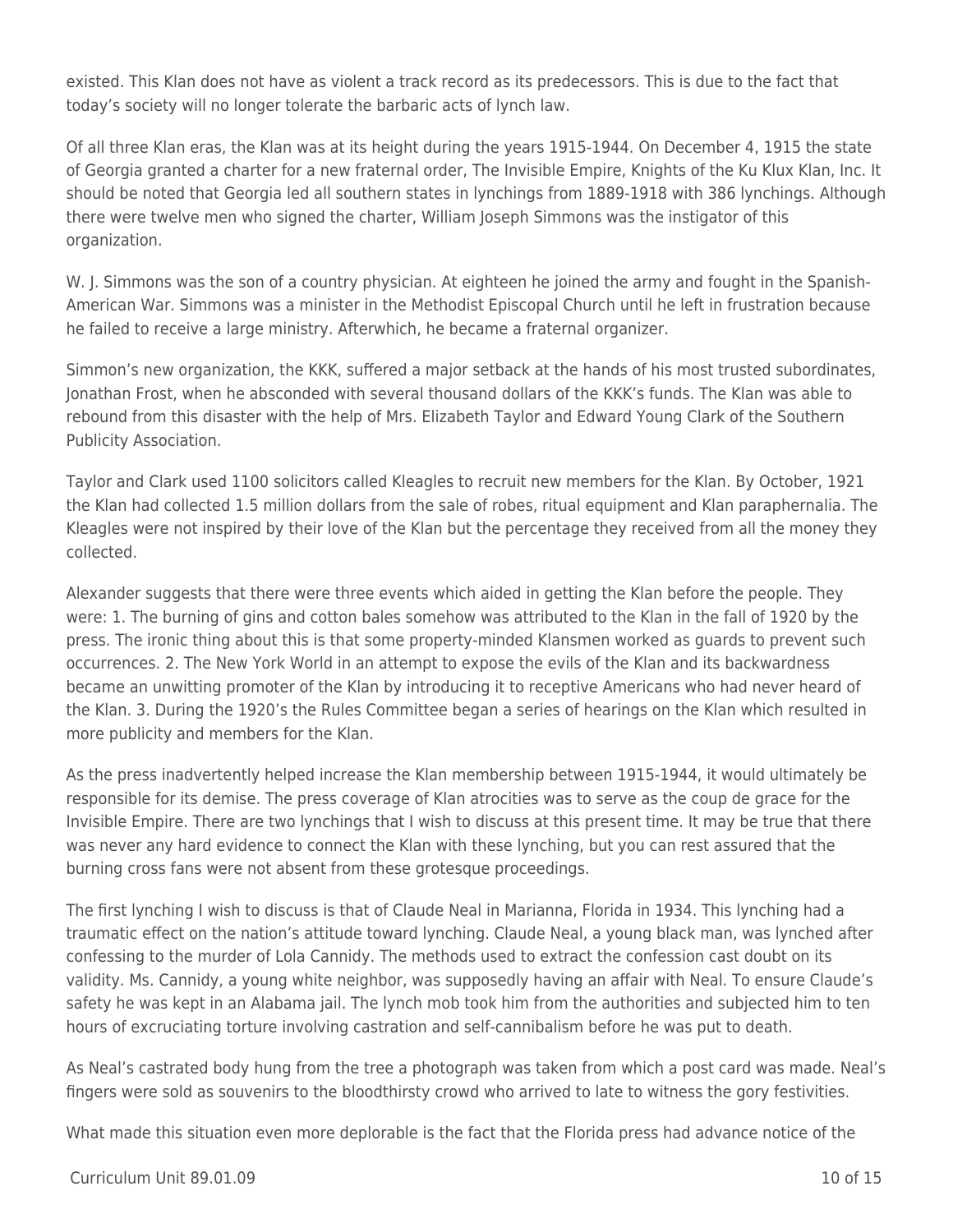lynching and they reported in their newspapers. Not one official, local, state, or federal, lifted one finger to prevent this lynching. Neal's lynching was followed by a race riot in the town of Marianna in which white rioters attempted to drive all blacks out of the city.

This horrible affair outraged a previously indifferent white America and produced a shift in governmental policy toward the prosecution of members of lynch mobs. This lynching also led to the second and final major attempt to pass a federal ant-lynching law.(Smead, p. x) Although lynching persisted, they declined in number and the mobs were much more surreptitious with their lynching activities.

The lynching of Mack Charles Parker in Poplarville, Mississippi in 1959 carried many of the notorious elements associated with southern lynchings according to Howard Smead in his work, The Lynching of Mack Charles Parker. There were charges of rape followed by the incarceration of Parker. Afterwhich, a mob stormed the jail and took him prisoner. Just as in the Neal lynching there was widespread and detailed knowledge of the lynching conspiracy before and after its occurrence. And as usual, no member of the mob was prosecuted. It should be noted that several local law enforcement officers cooperated with the mob in this hanging. This lynching was a planned and premeditated act of vigilante-style justice.

There are countless other acts of lynch law that could have been presented but these two seemed to stand out above the rest. The one exception might be the lynching of a black pregnant women, afterwhich the unborn fetus was cut out from the uterus and the infant's head was crushed under the heel of a mob member.

For further lynching accounts I would refer you to the pamphlet put out by the NAACP in April, 1919 called Thirty Years of Lynching in the United States, 1889-1918 . There is a chapter in this publication entitled "The Story of One Hundred Lynchings" which consists of one hundred brief synopses of lynchings across the United States.

If you have Afro-American students in your class you should expect a great deal of anger after they have read these accounts. This anger needs to be channeled so as not to allow these young impressionable minds to use these accounts as a reason to hate all white Americans. They need to understand that some southern whites considered these acts of violence perpetrated against the American Negro as grotesque and intolerable. It was these southerners who played an active role in such organizations as the NAACP, the Commission on Interracial Cooperation, and the Association of Southern Women for the Prevention of Lynching.

One of the effects of lynching is the deep-seeded hatred and fear that has been passed on from generation to generation of Afro-Americans. Even though lynchings are almost non-existent nowadays in comparison to the past, racial prejudice and tension still persists. To this very day I am still afraid to travel into the deep South due to the lynchings of the past.

Dr. A. A. Brill states that, "Anyone taking part in or witnessing a lynching cannot remain a civilized person". (Shay, p. 6) I agree with Dr. Brill on this point. Young white southern children who were taken by their parents to these lynching were taught that the degradation of the American Negro was normal and an acceptable practice. Even when lynching became an unacceptable practice in American society, the hatred and bigotry that were motivating factors for lynchings became so ingrained in our society that it still exists. This is evident by a comment made by a white suburban eighth grader in the New Haven Register exposé, 'A City Divided'. The student from this school commented that black students from urban areas think that we are snobs, at which time a fellow classmate chimed in "And we think they are dirtbags", with several other students nodding in agreement."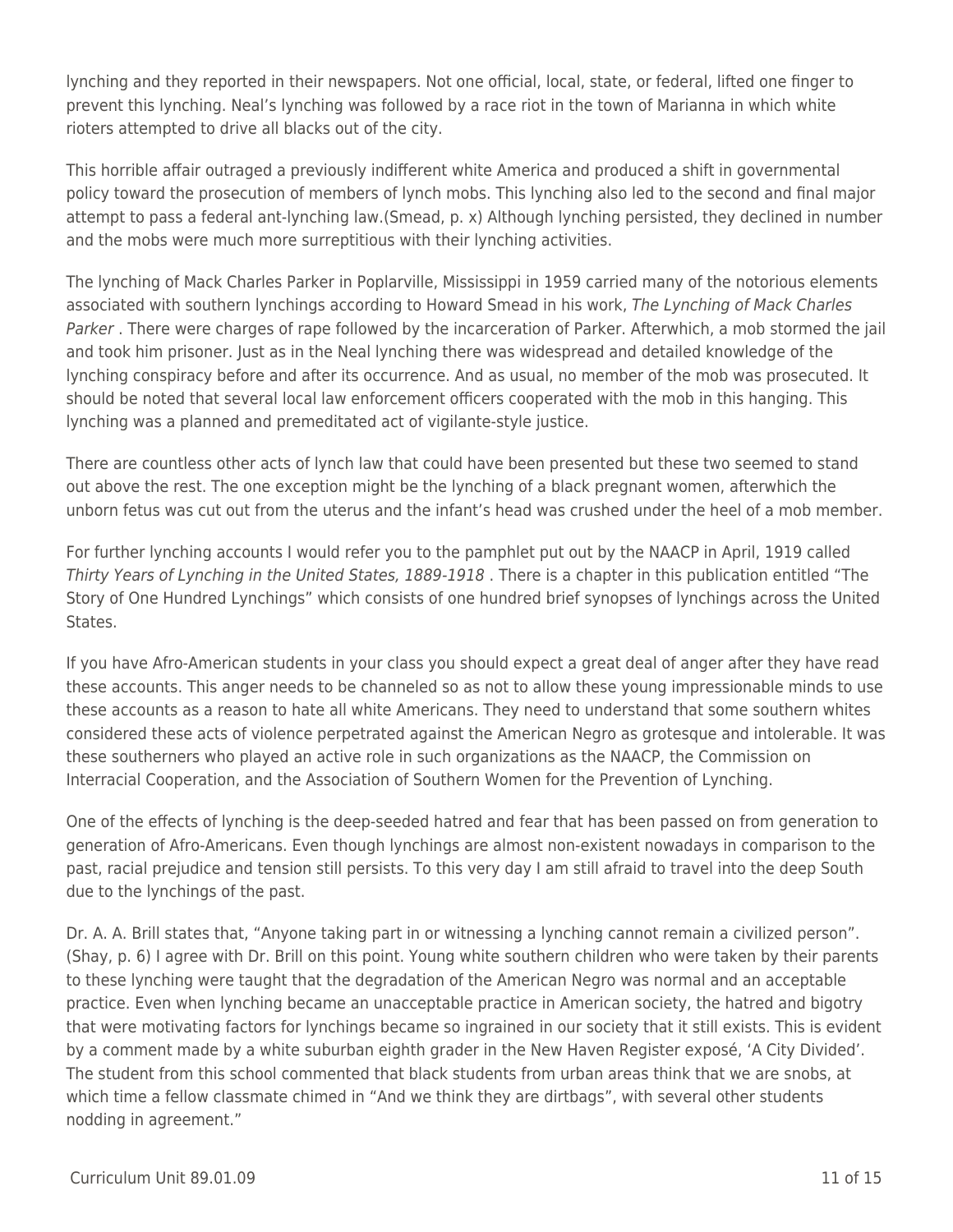Lynchings in the United States has tainted our image as a nation which upholds the high ideals of democracy. In two world wars the United States claimed that it was fighting against social and moral injustices while at the same time it was allowing American citizens to be lynched. There was no way we could justify this American community enigma to our allies, let alone our adversaries. As a nation we were able to drastically reduce lynchings by showing our abhorrence to this hideous practice, we need now to address the hatred, prejudice, and fear which resulted from lynch law. Hopefully, this unit will help students understand and eventually alleviate the racial tension which exists in the United States.

## **STUDENT-TEACHER BIBLIOGRAPHY**

Alexander, Charles C. The Ku Klux Klan in the Southwest . United States: University of Kentucky Press, 1965.

Excellent source on the history of the Klan. This text also provides an in-depth study of the Klan attitude.

Caughey, John W. Their Majesties the Mob. Chicago and London: The University of Chicago Press, 1960.

An excellent account of the evolution of lynch law in the United States.

Cutler, James Elbert, Ph.D. Lynch-Law . New York: Negro Universities Press, 1969.

Excellent source on lynch law. Cited by many historians researching this topic. I strongly recommend reading this book prior to using this unit.

Frost, Stanley. The Challenge of the Klan . Indianapolis: The Bobbs-Merrill Company, 1924.

Excellent presentation of the history of the KKK.

McGovern, James R. Anatomy of a Lynching; The Killing of Claude Neal . Baton Rouge: Louisiana State University Press, 1982.

This work gives a vivid account of one of the most grotesque lynchings in the U.S. This lynching is credited with instigating a change in governmental policy toward lynching.

Minor, Robert. Lynching and Frame-up in Tennessee. New York: New Century Publishers, 1946.

This text deals with lynchings that happened in Tennessee, especially the case in which the perpetrators of an act of mob violence were vindicated.

NAACP. Thirty Years of Lynchings in the United States, 1889-1918 . New York: NAACP, 1919.

This booklet provides lynching statistics from 1889-1918. It also gives 100 brief synopses of lynchings.

Raper, Arthur F., Ph.D. The Tragedy of Lynching . Chapel Hill: The University of North Carolina, 1933.

This provides an in-depth study of lynching in the U.S. This is an excellent resource on the subject.

Shay, Frank. Judge Lynch; His First Hundred Years. New York: Biblo and Tannen Publishing Co., 1969.

 $Curir$  Unit 89.01.09 12 of 15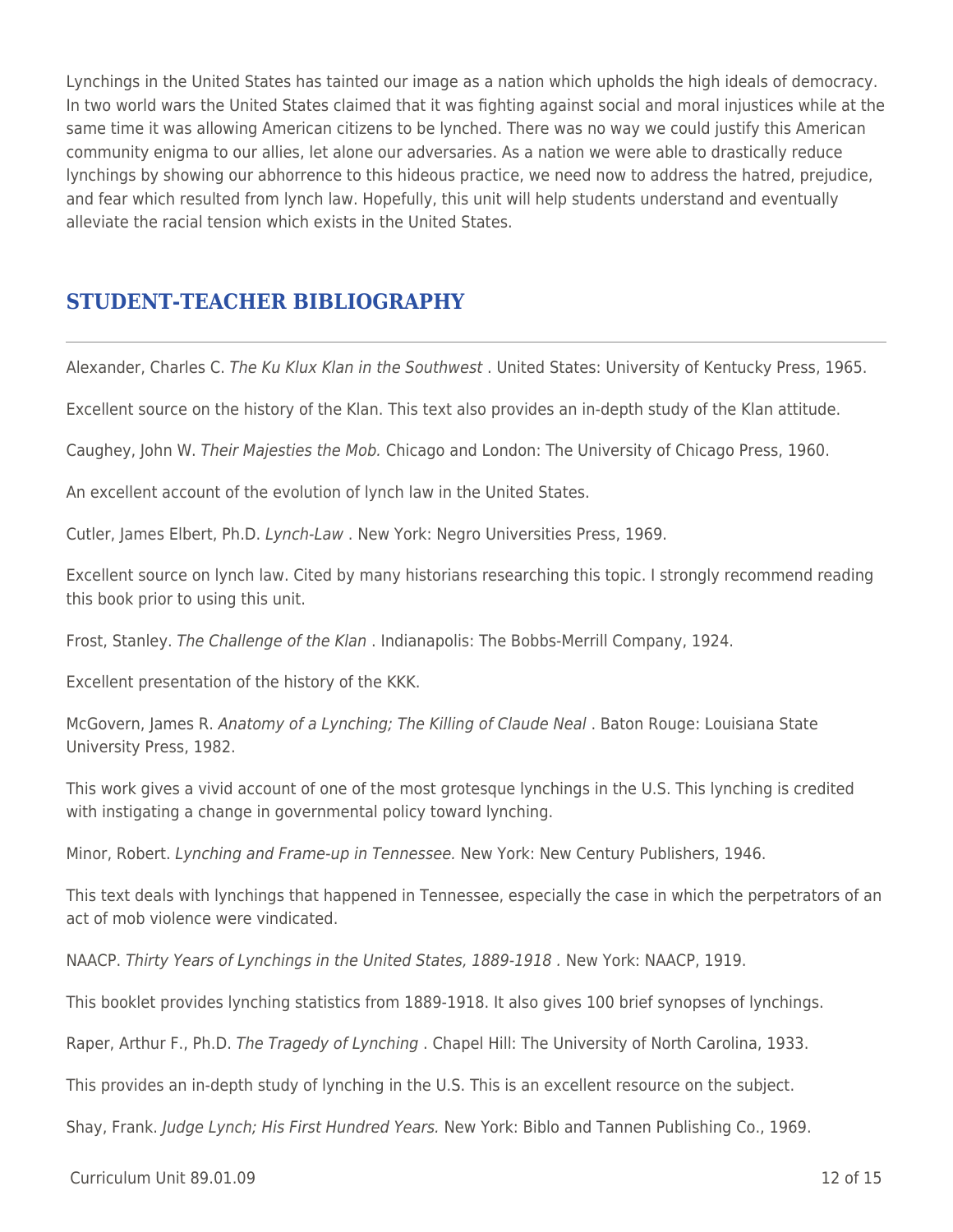This book does an excellent job discussing 'Judge Lynch' and the mentality of the people practiced this type of summary justice.

Smead, Howard. Blood Justice; The Lynching of Mack Charles Parker. Oxford: Oxford University Press, 1986.

This work gives an account of the lynching of Charles Parker. It also gives some valuable insights into lynch law. This book also contains an extensive bibliography which I found useful.

White, Alma A.M. Klansmen: Guardians of Liberty . New Jersey: The Good Citizen, 1926.

This book was written by female Klan member. It gives you an insight into how deranged the thinking is of the Klan.

White, Walter. Rope & Faggot. New York & London: Alfred A. Knopf, 1929.

Excellent source on the mind of the lyncher and the effects of lynching on the U.S.

## **MOVIES/VIDEO CASSETTES**

BIRTH OF A NATION

YOUNG GUNS

BETRAYAL

MISSISSIPPI BURNING\*

\*Mississippi Burning is an excellent movie concerning lynching. This controversial film has sparked much heated debate from blacks and the people of the town in which the story took place.

## **RESOURCES**

| NEWSPAPERS*                    |          |
|--------------------------------|----------|
| ALABAMA JOURNAL                |          |
| ATLANTA JOURNAL                |          |
| <b>NEW YORK HERALD-TRIBUNE</b> |          |
| <b>ATLANTA WORLD</b>           |          |
| <b>BALTIMORE AFRO-AMERICAN</b> |          |
| <b>CHICAGO TRIBUNE</b>         |          |
| Curriculum Unit 89.01.09       | 13 of 15 |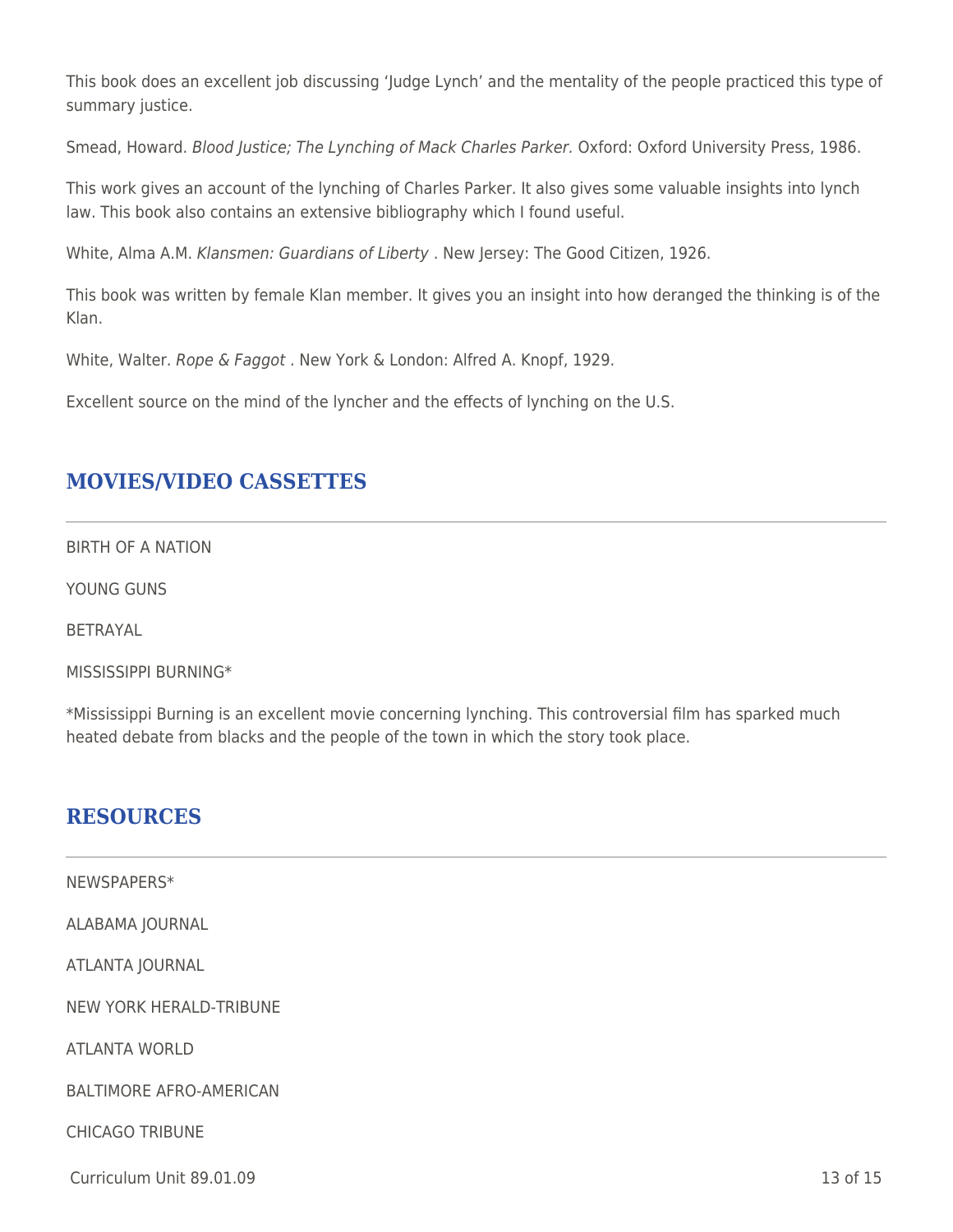### PITTSBURGH COURIER

### CHICAGO CRUSADER

\*These newspapers should be used to examine the press coverage of the Parker lynching, they could also be used to review press coverage of other lynchings.

### **LESSON PLAN 1**

#### *Objective Students will research the etymology of lynch law.*

#### *Content Outline*

\*Lynch Law by James Elbert Cutler

\*Judge Lynch; His First Hundred Years by Frank Shay

#### *Procedure*

- 1. Break students into groups of threes and take them to the library.
- a. One student will serve as the recorder, one student will serve as the researcher, and one student will serve as the reporter.
- 2. Each group will be responsible for finding two stories on how lynch law evolved.
- 3. The reporter, on returning to class, will present the group's findings.
- 4. Review the different accounts, then present the etymology most commonly accepted.

#### **LESSON PLAN 2**

*Objective Students will write their reactions to five lynchings.*

## *Content Outline Have copies of 'The Story of One Hundred Lynchings'.*

## *Procedure*

- 1. Distribute copies of 'The Story of One Hundred Lynchings'.
- 2. Students are to choose at least five stories and write a brief synopsis of each incident.
- 3. After, students should write their reactions to the lynchings.
- 4. Then students can share the stories they chose and discuss the cases.